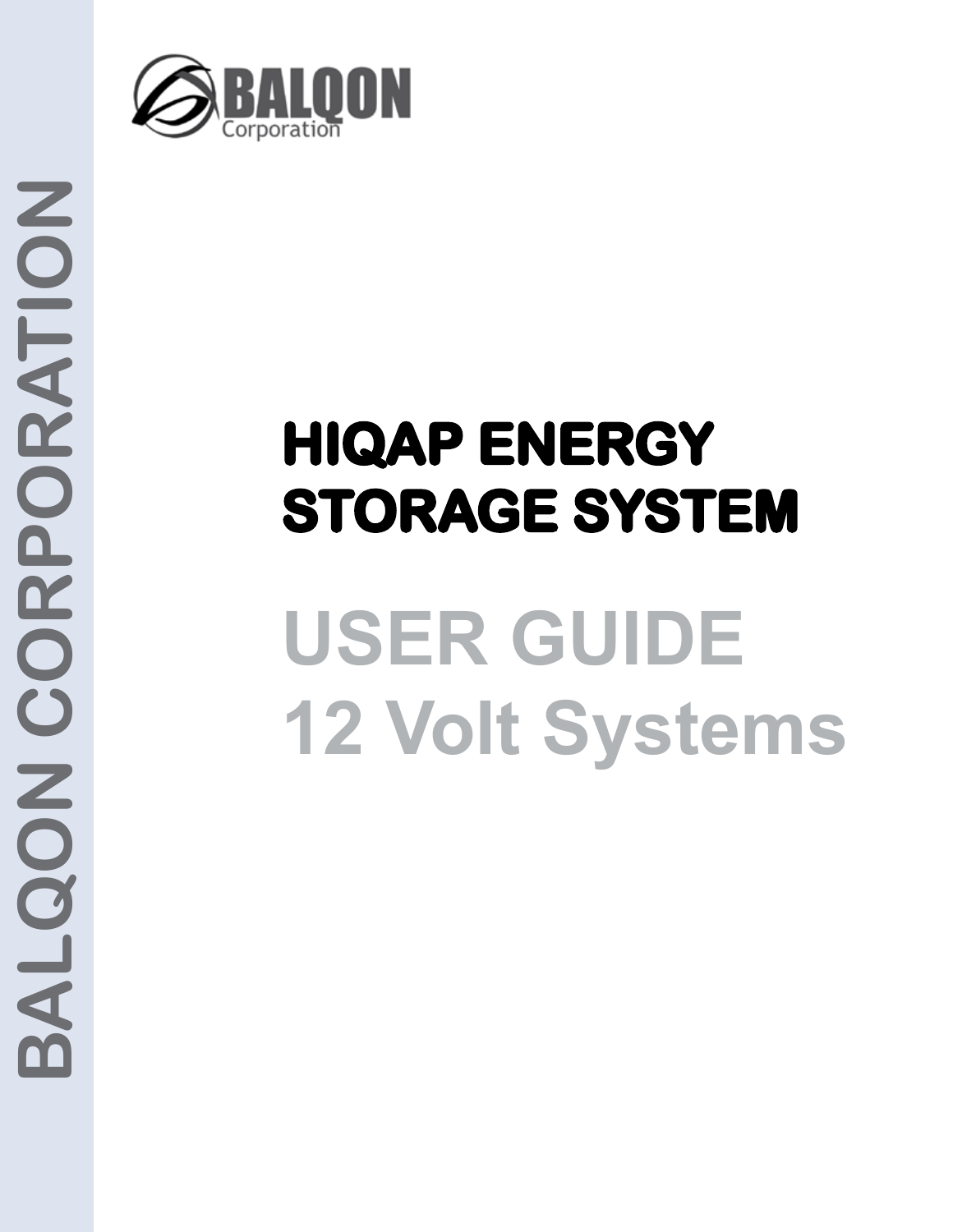# **HIQAP ENERGY STORAGE SYSTEM**

# **USER GUIDE**

#### **Notice of Copyright**

HIQAP Energy Storage System USER GUIDE Copyright © 2012 all rights reserved. No part of this document may be reproduced in any form or disclosed to third parties without the express written consent of Balqon Corporation, 1420, 240th Street, Harbor City, CA 90710. Balqon Corporation reserves the right to revise this document and make periodic changes to the contents without obligation or organization of such changes and revisions.

#### **Disclaimer**

UNLESS SPECIFICALLY AGREED TO IN WRITING, BALQON CORPORATION ("BALQON") MAKES NO WARRANTY AS TO THE ACCURACY, SUFFICIENCY OR SUITABILITY OF ANY TECHNICAL OR OTHER INFORMATION PROVIDED IN THIS GUIDE OR OTHER DOCUMENTATION; ASSUMES NO RESPONSIBILITY OR LIABILITY FOR LOSSES, DAMAGES, COSTS OR EXPENSES, WHETHER DIRECT OR INDIRECT, CONSEQUENTIAL OR INCIDENTAL, WHICH MIGHT ARISE OUT OF USE OF SUCH INFORMATION. THE USE OF ANY SUCH INFORMATION WILL BE ENTIRELY AT THE USERS RISKS.

#### **Documentation Information**

**Description** - HIQAP ESS -12 V Owners Guide **Date and Revision** - February 2015, Rev A

Balqon corporation reserves the right to update the contents of this manual from time to time without any notification. Please access the most current version of this manual under Support section on our website www.BALQON.COM

#### **Contact Information**

#### **BALQON CORPORATION**

1420, 240TH STREET HARBOR CITY, CA 90710 USA

| Telephone: | 310-326-3052   |
|------------|----------------|
| Fax:       | 310-326-3058   |
| Web:       | www.balqon.com |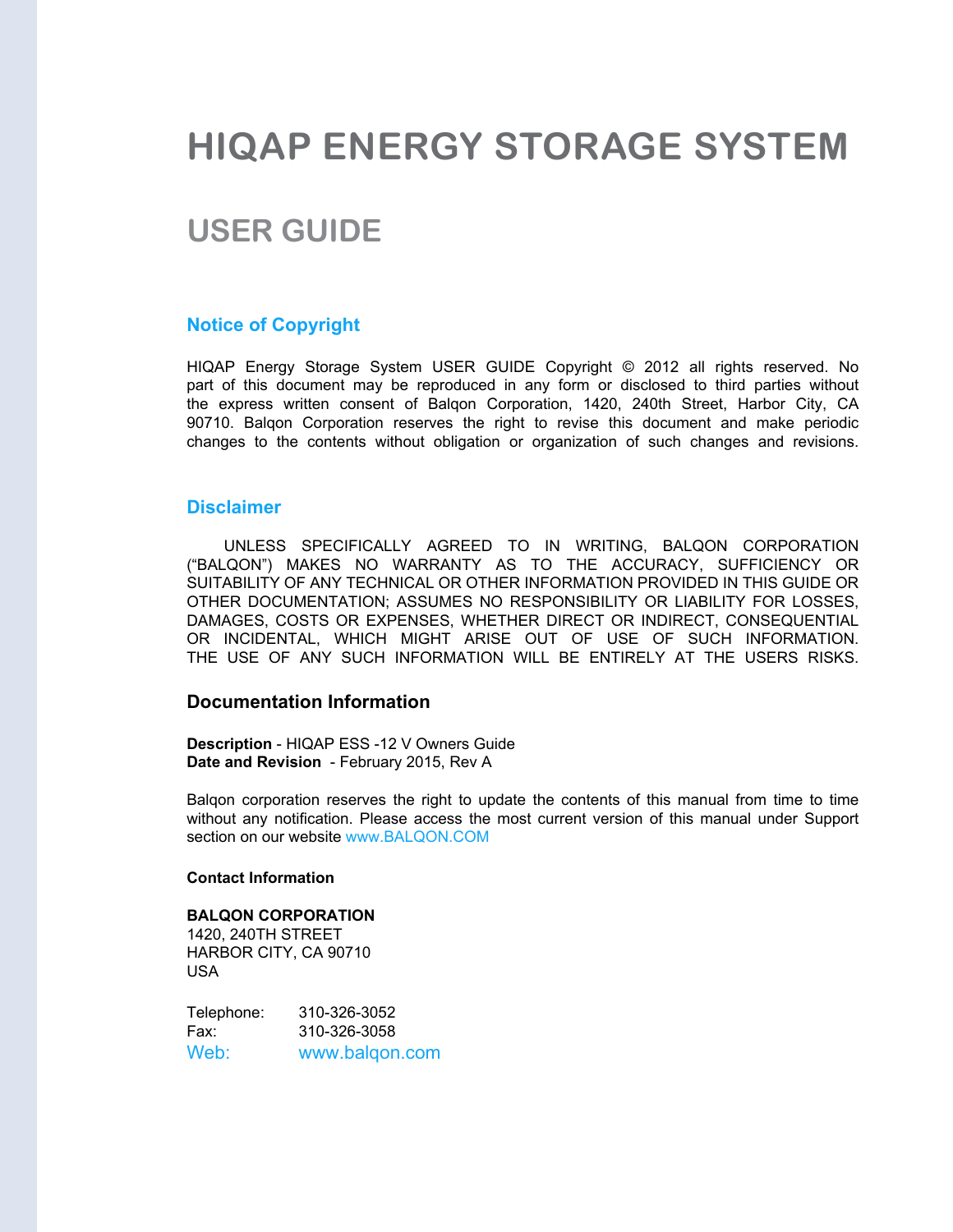# **About the Guide**

The purpose of this user guide is to provide important information and instructions for installing and wiring the HIQAP® energy storage system. This guide does not provide details about certain components that can be attached to the HIQAP ESS. You need to refer to the individual components owners guide's for this information.

This user guide is intended for qualified installers, electrical contractors licensed to install electrical equipment. The installer should have the knowledge and experience in installing electrical equipment, battery systems, knowledge of the applicable installation codes, and awareness of the hazards involved in performing electrical work and how to reduce such hazards.

## **Safety Precautions**

- All electrical work shall me performed in accordance with local and national electrical codes.
- This product is designed for indoor installation, it must not be exposed to direct sunlight, rain, snow or any liquids of any type.
- Voltage is present at the battery terminals, use insulated tools and gloves while working on the product.
- Always turn off equipment connected to the product in addition to turning OFF the switch provided on the HIQAP system to isolate the batteries from other electrical circuits, before performing any repairs or maintenance on the system.
- Always use proper wire sizes to connect the HIQAP ESS system to inverters, charge controllers or other equipment.
- Always use crimped connections to connect to the battery terminals.
- Always mount HIQAP ESS system in an upright position.
- Read and follow the inverter, charge controller manufacturers safety precautions prior to connecting the HIQAP ESS system to other equipment.
- Remove all jewelry such as rings, watches, bracelets and other metal objects when installing or maintaining the system. Lithium battery can produce a short-circuit current high enough to cause bodily harm.
- Never work alone. Always have someone within range of your voice or close enough to come to your aid when working around batteries.
- HIQAP ESS system can exceed over 100 lbs in weight based on configuration. Use proper lifting techniques and devices while transporting the system.
- HIQAP ESS system should be installed in a clean dry area that is not exposed to rain, direct sunlight or extreme temperatures (engine compartment, furnace etc.)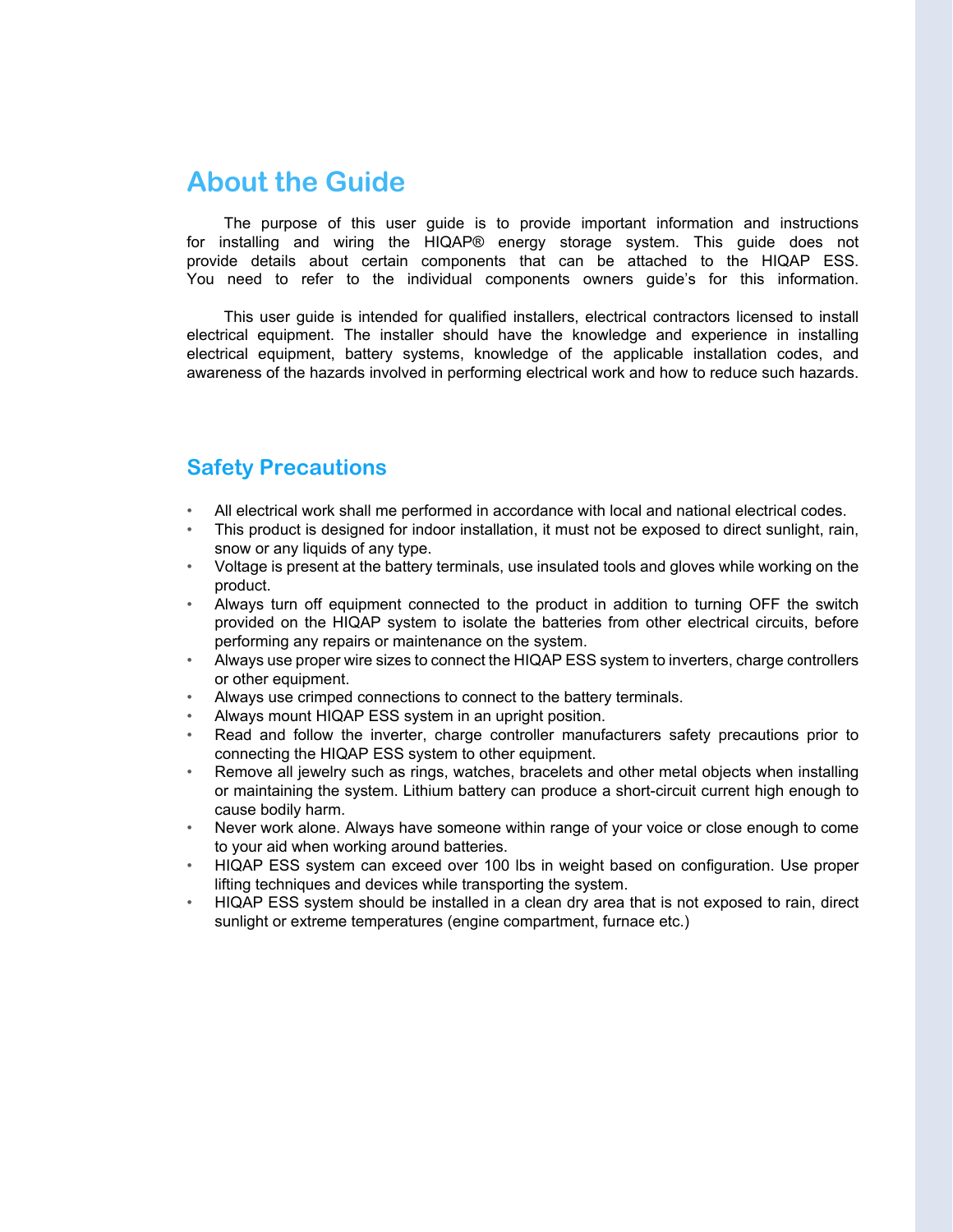# 1.0 **Introduction**

The HIQAP energy storage systems are designed with lithium Iron Phosphate batteries as a storage device to store energy from various DC input sources like solar, wind, hydro, generator or grid. This storage system can be used in both mobile or stationary applications such as recreational vehicles (RV's), marine and residential storage.

HIQAP-12V is equipped with proprietary battery management system, DC circuit breaker and a fuse to protect the lithium battery cells from over charge or over discharge during daily operations. This system is designed to to be used as a 12 volt system and is configured with different lithium battery cells to store energy up to 18 kWhrs.

| <b>CHARGE CONTROLLER/INVERTER SETTINGS</b>     | <b>HQ-12-2K</b> | <b>HQ-12-5K</b> | <b>HQ-12-9K</b> | <b>HQ12-18K</b> |
|------------------------------------------------|-----------------|-----------------|-----------------|-----------------|
| Battery storage (Watt hours)                   | 2080            | 5200            | 9100            | 18200           |
| DC Nominal Bus voltage (volts)                 | 13              | 13              | 13              | 13              |
| Maximum charge voltage (volts)                 | 14.2            | 14.2            | 14.2            | 14.2            |
| Discharge rate continuous (watts)              | 1000            | 2500            | 4500            | 9000            |
| Discharge rate continuous (amps)               | 80              | 200             | 350             | 700             |
| Inverter discharge voltage termination (volts) | 11.8            | 11.8            | 11.8            | 11.8            |
| Maximum charge rate (watts)                    | 1000            | 2500            | 4500            | 9000            |
| Maximum charge voltage (volts) Bulk            | 13.8            | 13.8            | 13.8            | 13.8            |
| Maximum charge voltage (volts) Absorb          | 14.2            | 14.2            | 14.2            | 14.2            |
| Maximum charge voltage (volts) Float           | 13.5            | 13.5            | 13.5            | 13.5            |

#### **Lithium Batteries**

Balqon HIQAP energy storage system uses Lithium Iron Phosphate batteries with rare earth yttrium compound that provides long life cycle in a high temperature applications. Lithium Iron phosphate (LiFePO<sub>4</sub>) batteries are known for its excellent safety and long life when compared to other lithium based batteries. Lithium Iron Phosphate batteries also known as LFP battery are safer than other lithium based batteries due to a stronger molecular bond between Phosphorus and four oxygen atoms.

| <b>Specifications</b>            | <b>Lithium</b><br>Phosphate | <b>Lithium</b><br>Cobalt | <b>Lithium</b><br><b>Manganese</b> | <b>Lithium</b><br><b>Nickel</b> | <b>Lithium</b><br><b>Titanate</b> |
|----------------------------------|-----------------------------|--------------------------|------------------------------------|---------------------------------|-----------------------------------|
| Chemistry                        | LiFePO,                     | LiCoO <sub>2</sub>       | LiMn <sub>a</sub> O <sub>a</sub>   | LiNiMnCoO <sub>2</sub>          | $Li_4Ti_5O_{12}$                  |
| Nominal Voltage (volts)          | 3.25                        | 3.60                     | 3.70                               | 3.70                            | 2.40                              |
| Specific Energy (watt-hours/kg)  | 120                         | 150                      | 100                                | 150                             | 70                                |
| Charge rate (C-rate)             | 1.0                         | 0.7                      | 0.7                                | 0.7                             | 1.0                               |
| Discharge rate (C-rate)          | 1.0                         | 1.0                      | 1.0                                | 1.0                             | 10.0                              |
| Cycle life                       | 3500                        | 500-1000                 | 300-700                            | 1000-2000                       | 4000                              |
| Thermal runaway (temperature °F) | 518                         | 302                      | 482                                | 410                             | n/a                               |

Table above shows comparisons of various chemistries of lithium batteries. HIQAP energy storage system uses fan folded Lithium Iron Phosphate prismatic cells which are selected for their high cycle life and safety. As shown in the table, LFP batteries have the highest temperature rating for thermal runaway. Lithium Cobalt has the lowest rating which is what lead to recall of batteries in Sony computers in the year 2011.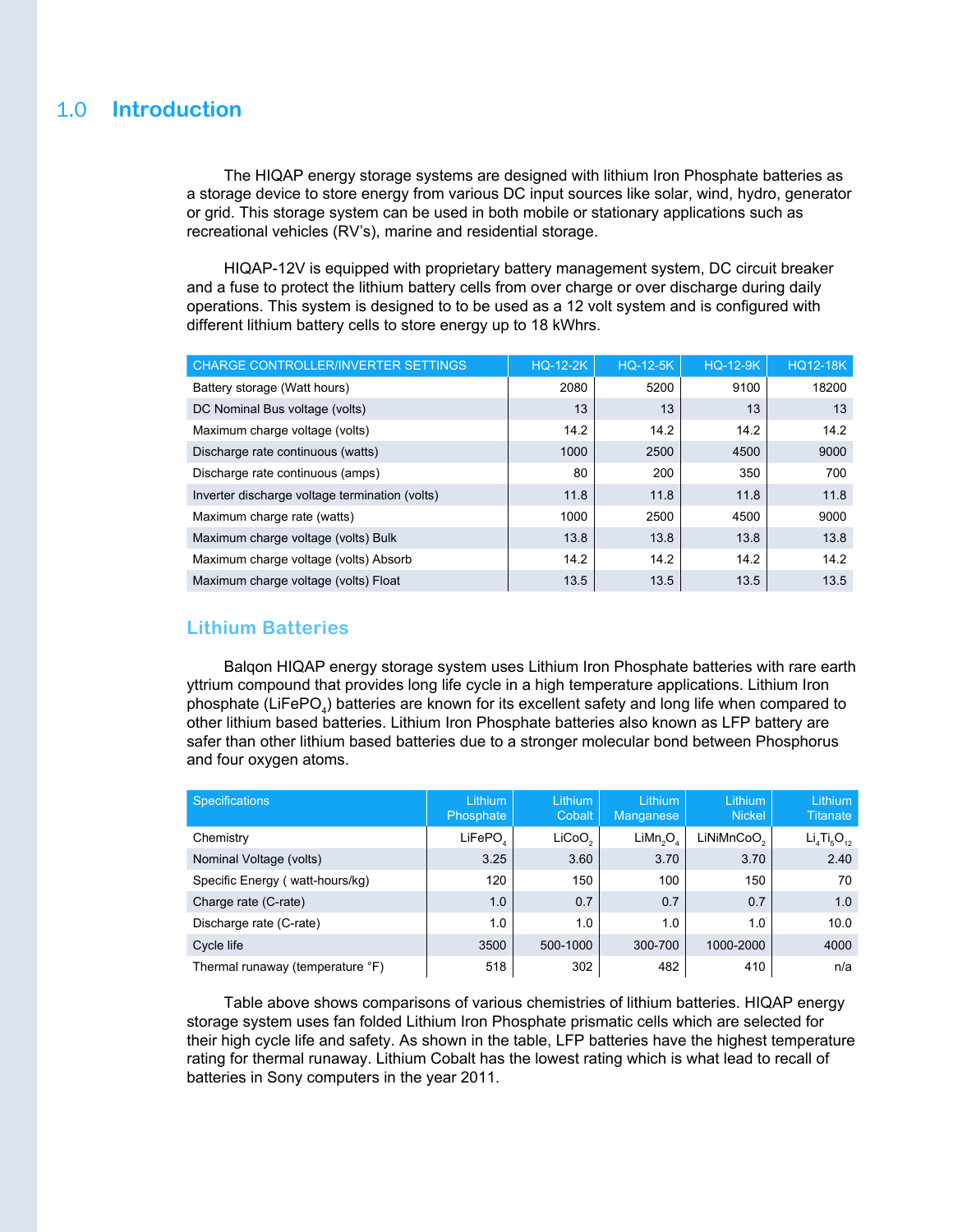# 1.0 **Introduction | Lithium Batteries**



The HIQAP energy storage systems are designed to be connected directly to a Charge controllers and inverter/chargers. ESS systems are shipped with a complete Battery Management System (BMS) and DC contactor controls to protect the battery from over charge, over discharge and over current conditions during daily operations.

#### **System Operation**

Balqon 12 Volt ESS system consists of four lithium battery cells connected in series with each cell nominal voltage of 3.25 volts (pack nominal voltage 13 volts). Each cell is monitored by an individual cell monitor that reports voltage and temperature of each cell to a Battery Control Module Unit (BCM). The BCM contains algorithms and logic software that analyzes the cell data received from monitors. If the cell voltage or temperature data is above or below the specifications the BCM then sends signal to the main DC contactor to open the circuit, thereby isolating the battery pack from other electrical circuits.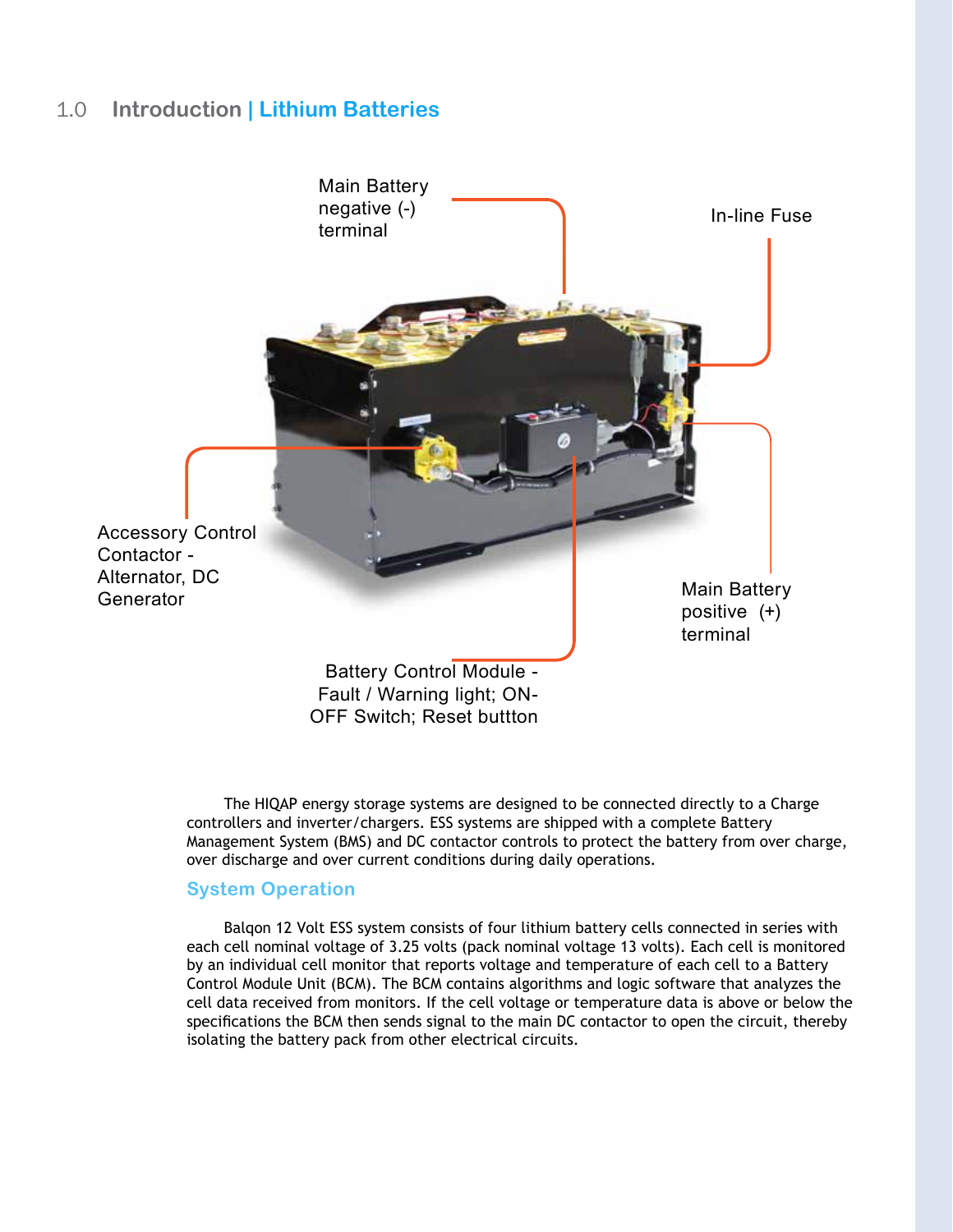## 1.0 Introduction | System Operation

HIQAP - 12V system contains four (4) individual lithium cells connected in series with a nominal voltage of 3.25 volts/cell. HIQAP battery management system is designed to protect individual cells from being charged above 3.8 volts or discharged below 2.6 volts per cell.



Lithium battery cells used in HIQAP ESS systems have a projected life cycle well in excess of 3,000 cycles at 70% depth of discharge which is estimated to be about four times the life of a conventional deep cycle lead acid battery. The key to achieving this performance is to ensure that each individual cell is protected from being over-charged or over-discharged during daily operation. Listed below are key functions built into the ESS system to ensure battery protection:

- Under-voltage Warning: When an individual cell reaches an average voltage of 2.9 volts for a period of 10 seconds an Alert is sent which illuminates the warning light on the Battery Control Module (BCM). Under-voltage warning alarm waits for additional 60 seconds before triggering a Under-voltage protection fault. If the cell voltage is increased during this period the warning resets and system will operate normally.
- Under-voltage Cutoff: When an individual cell reaches an average voltage of 2.6 volts for a period of 10 seconds, signal is sent to the main DC contactor to open the contactor and isolate the battery bank from all other electrical circuits.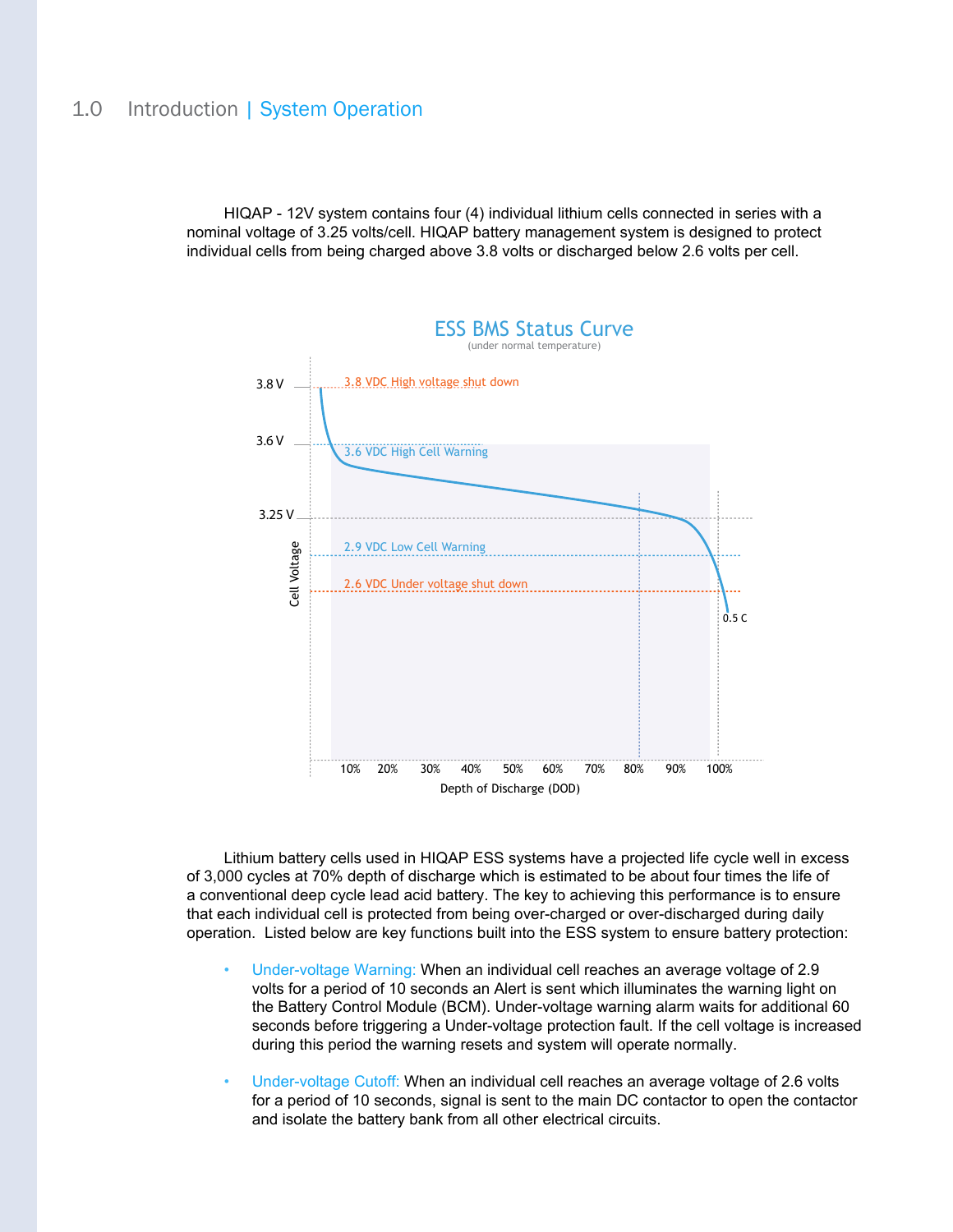# 1.0 Introduction | Lithium Batteries

- Over-voltage Warning: When an individual cell reaches an average voltage of 3.6 volts for a period of 10 seconds an Alert is sent which illuminates the warning light on the Battery Control Module (BCM). Over-voltage warning alarm waits for additional 60 seconds before triggering an Over-voltage protection fault. If the cell voltage is reduced during this period the warning resets and system will operate normally.
- Over-voltage Cutoff: When an individual cell reaches an average voltage of 3.8 volts as for a period of 10 seconds, signal is sent to the main DC contactor to open the contactor and isolate the battery bank from all other electrical circuits.

#### **Battery Control Module**

Battery Control Module (BCM) is installed in front panel of the HIQAP - 12V ESS system. This module communicates with the cell monitor boards, contactors and relays and also contains system ON-OFF switch, warning light and Reset button.

- ON-OFF Switch: Located at the top of the BCM is a toggle switch which is used to turn the system ON or OFF. This switch manually opens the contactor and isolates the battery pack from other electrical circuits. This switch needs to be turned OFF during installation or while performing any maintenance on the ESS. It is also advised to be turned to OFF position if the system will not be in use for long periods. Do not turn ON / OFF switch rapidly since it may give a false error if the switch is toggled rapidly.
- Warning Light: Warning light is turned ON and will stay ON if an individual cell has average voltage higher than 3.6 volts or lower than 2.9 volts for more than 10 seconds.
- Reset Button: Once the ESS system has faulted due to high cell voltage of 3.8 volts or low cell voltage of 2.6 volts, the system can be reset by pressing the reset button. Pressing the reset button will engage the main contactor for 60 seconds. During the 60 seconds the BCM module verifies cell voltages and temperatures and if all the cells are reporting parameters below protection levels the contactor will remain closed and the system will begin to operate normally. If during the 60 seconds cell monitors report parameters at protection levels the main contactor will revert back to open and system will be shut down isolating the battery packs from all electrical circuits, thereby protecting the battery cells from being over-charged or over-discharged.
- Cell Balancing: When an individual cell reaches voltage of 3.55 volts, BCM initiates a cell balancing function where 0.7 amps of charge current is passed through a shunting resistor. HIQAP systems are shipped with top balanced cells and therefore may not require initial balancing of cells.
- High Voltage/Low Voltage Relays: Optional 12 volt relays can be provided with all HIQAP systems. These relays can be used to wire circuits where warning alarms can activate signal to the charge controller or inverter/charger to stop charging or discharging thereby avoiding triggering of the protection fault. (*Please review manual of your charging devices and inverter to verify if this function can be used*)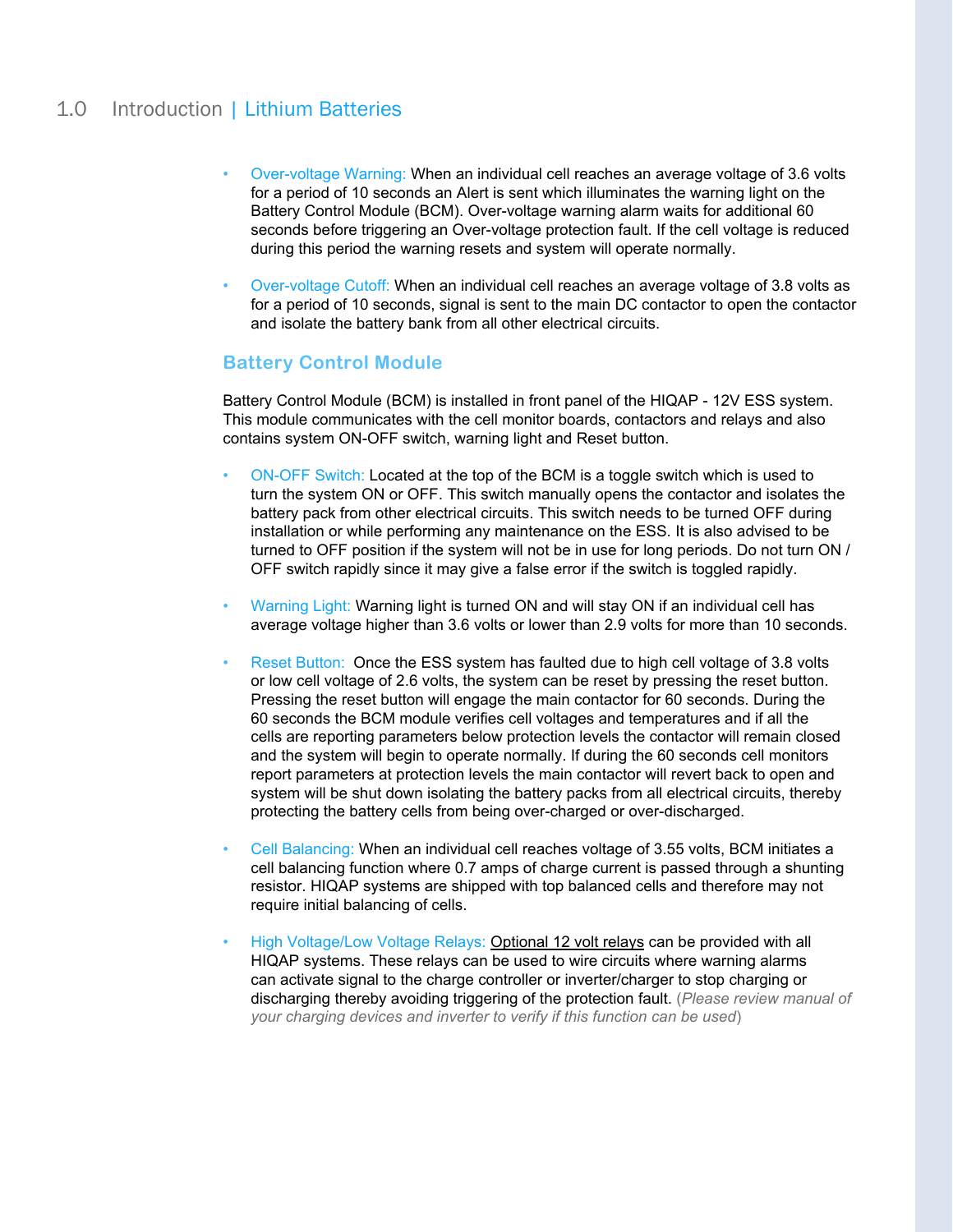# 1.0 Introduction | Batttery Control Module

• Pack Voltage Protection: BCM monitors pack level voltage in addition to the cell level voltages described above. The main difference in pack level and cell level protection is that pack level protection only triggers alarms and does not engage the main contactor. In addition pack level alarms automatically reset once the pack voltage is back to within specifications. Pack level warnings in HIQAP-12V are:

| <b>Warning Signals</b>           | Voltage |  |
|----------------------------------|---------|--|
| High Voltage Warning - ON        | 14.4V   |  |
| High Voltage Warning Turn-OFF    | 13.8 V  |  |
| Low Voltage Warning - ON         | 11.6 V  |  |
| Low Voltage Warning - Turn - OFF | 12.4V   |  |

*Note: Pack Voltage protection is not to be construed as voltage settings for charge controller or inverter settings.*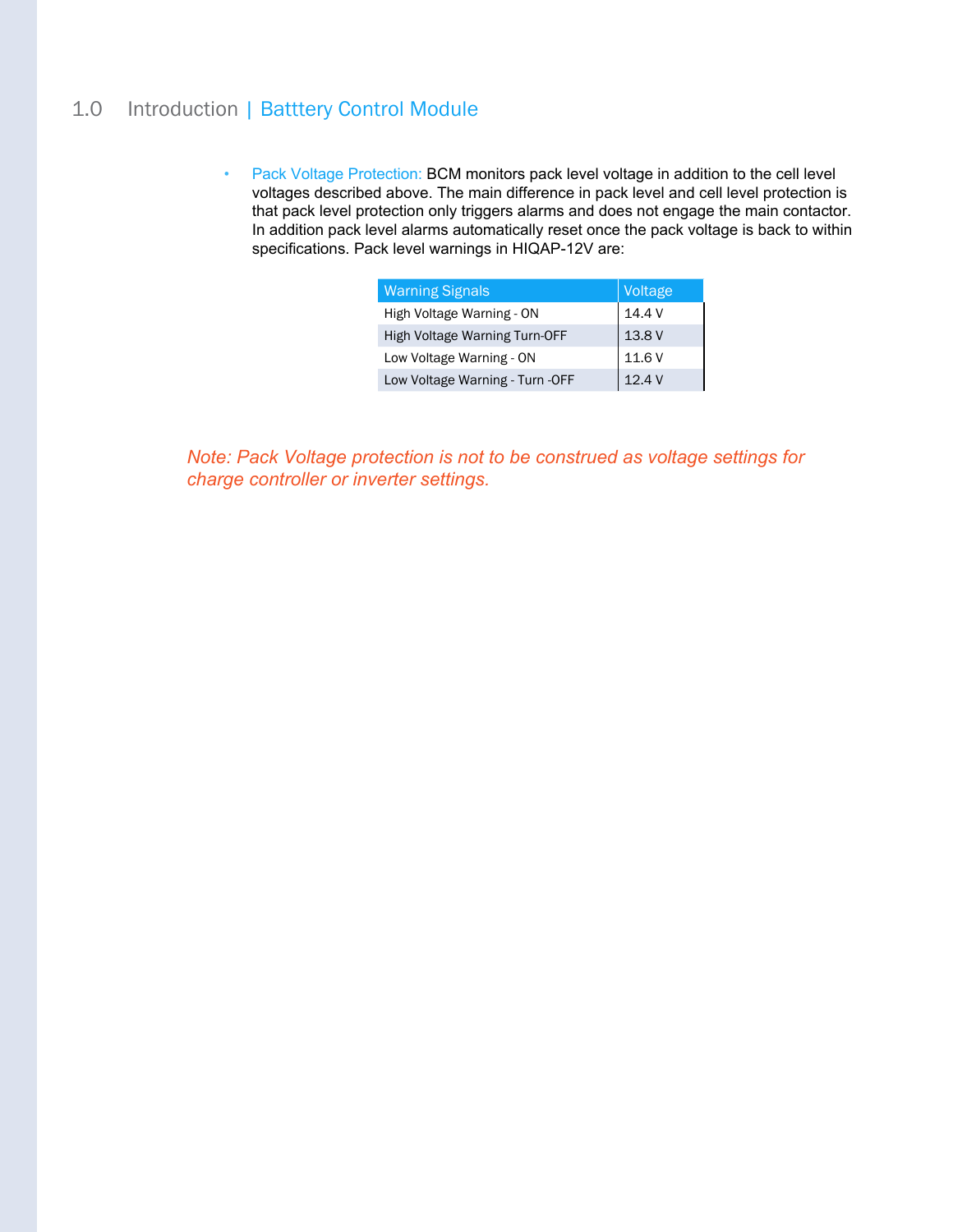# 2.0 Installation | HIQAP ESS System

#### **Installation**

When you receive your HIQAP ESS system, make sure the system is not damaged during the shipment. All HIQAP system side enclosures include lifting handles designed for lifting and transporting the assembly to the installation site. It is recommended that the wooden crate be moved as close to the installation site with a pallet jack (or other means) in order to reduce transportation distances. Some assemblies can be of significant weight and all care should be taken during lifting and transportation of the assembly. Do not disassemble the assembly for ease of transportation since it may damage the BCM if connected in improper sequence. *Consult with factory for detail assembly instructions if the system needs to be disassembled for installation.*



For your convenience the HIQAP has four mounting holes on each side of the ESS system. Mount the ESS system to the floor panel using minimum of four holes provided with the enclosure (2 on each side minimum). Use one of the side bolts to connect a ground wire from enclosure panel to ground. In case of vehicles connect the ground to the vehicle chassis. (*Do not connect the ground to main battery negative*). *If due to your application needs you required additional details to install the system not covered by this manual please contact factory.* 

The ESS system is designed to be mounted in an upright position away from direct sunlight, rain, snow or other elements. *Mounting ESS in any position other than upright will damage the batteries permanently.*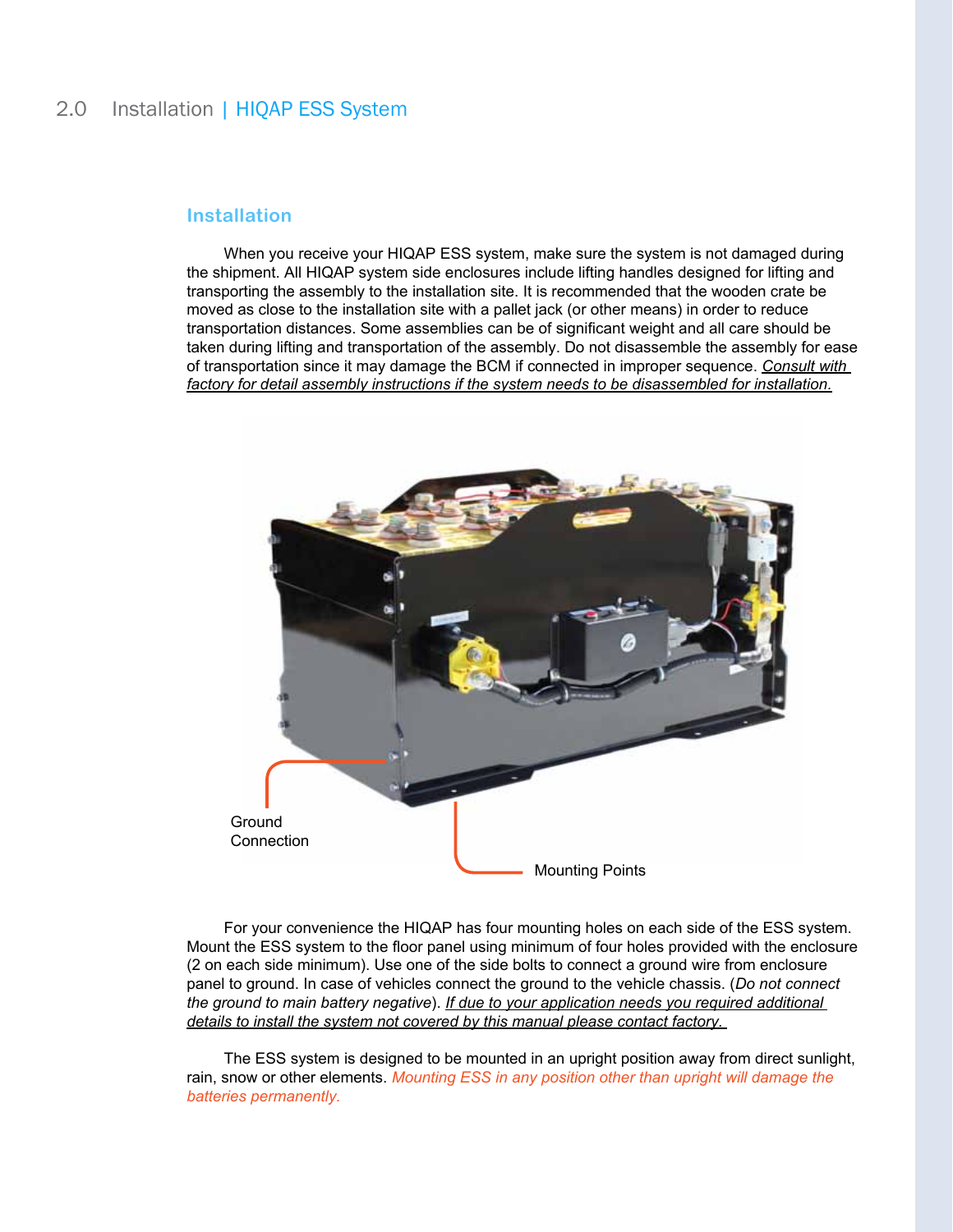# 1.0 Installation | HIQAP ESS System

#### **Typical Hook Up Diagram**

HIQAP systems are delivered fully assembled requiring minimum assembly. The integration of HIQAP is similar to the lead acid batteries and therefore require only two connections, Main battery positive and Main battery negative.

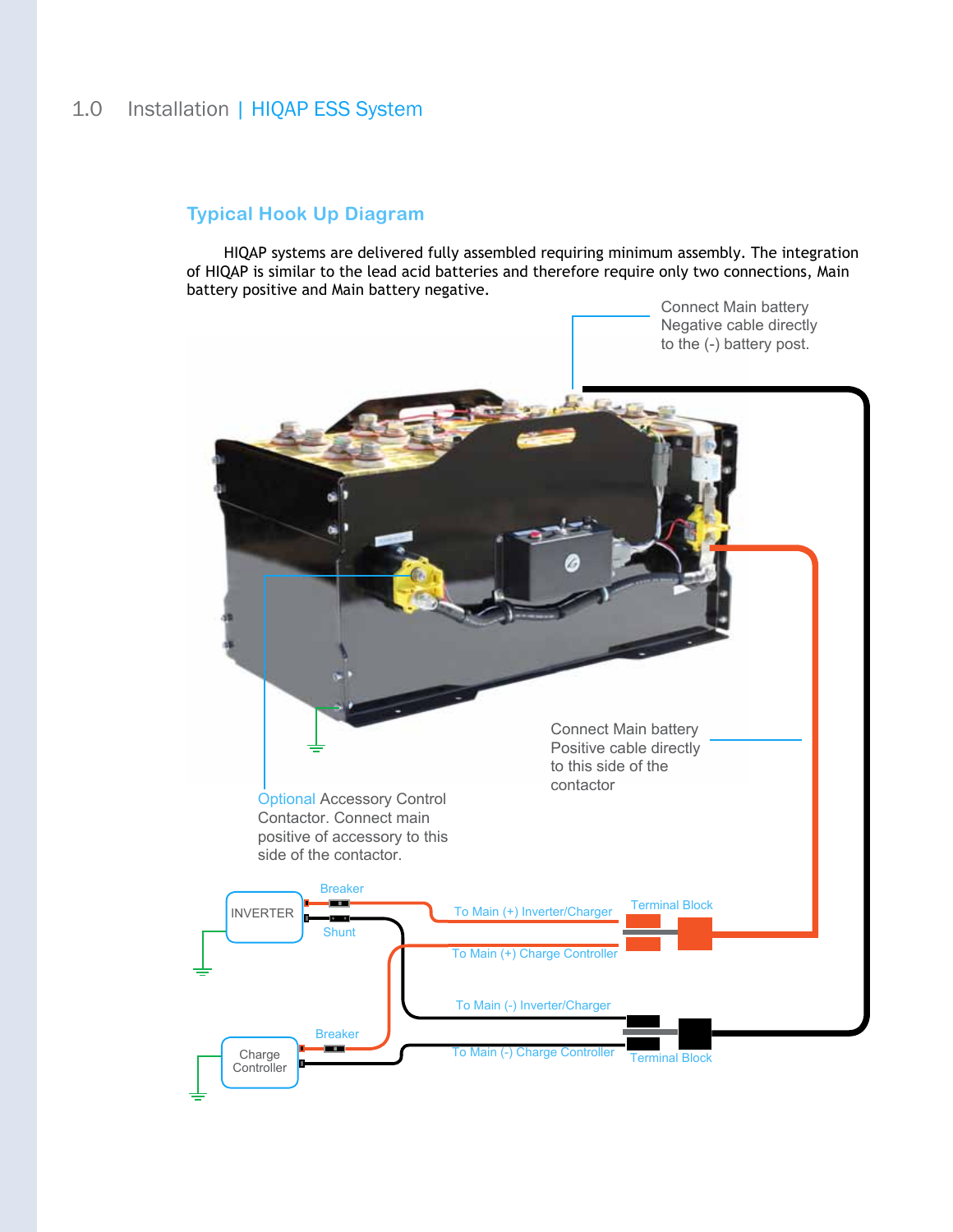# 2.0 Installation | HIQAP ESS System

#### **Frequently Asked Questions**

- 1. What are the Maintenance requirements for HIQAP ESS? HIQAP system is designed with maintenance free lithium Iron Phosphate batteries with Yttrium. Unlike lead acid batteries this system does not require any maintenance during the life of the battery. However, it is recommended to perform visual inspection of the system from time to time to ensure battery terminals are tight, no corrosion at the battery terminals and inspection of electrical connections for damage.
- 2. Can a HIQAP ESS-12V Volt be connected in series for higher voltage? HIQAP ESS systems are equipped with battery management system that is specifically designed for the pack voltage specified. Connecting packs in series will result in higher pack voltage reporting to the Battery Control Module (BCM) resulting in a protection fault for high pack voltage. Balqon offers various models for 12V, 24V, 36V, 48V, 72V battery voltages and can also provide custom solutions for your specific application needs.
- 3. Can HIQAP ESS-12V Volt be connected in parallel to increase storage capacity? Yes, several same capacity HIQAP systems can be connected in parallel to increase amp hour capacity. Lithium batteries, unlike lead acid batteries do not have memory effect, this allows connection of parallel systems without significant effect on the system life. However it is more cost effective to use buddy pair configurations to increase amp hour capacity. The ability to add parallel systems also allows customers to add storage capacity to an existing system at a later date with no significant detriment to the combined ESS system. *Do not connect ESS Systems with different capacities in parallel.*
- 4. Is HIQAP system required to be installed in ventilated areas? Unlike lead acid batteries, ESS system does not generate any gas during discharge or charge cycles. One of the benefits of using lithium batteries is to have ability to install the system in areas that with minimal ventilation. If application requires the ESS system to be installed in an area not easily accessible, Balqon offers remote BCM system that can be installed in area more readily accessible.
- 5. Can ESS system be installed on its side? HIQAP ESS system must be installed in an upright position. Installation of the system on its side will result starving anode and cathode from electrolyte leading to immediate failure of battery cells.
- 6. What is the Depth of Discharge of HIQAP ESS System? ESS system is equipped with a battery management system that allows the batteries to be drained up to 95% depth of discharge. The BMS is designed for protection of the cells from being over-charged or overdischarged. For longer battery life it is recommended that Inverter discharge termination voltages be adjusted to reduce depth of discharge. Inverter setting of discharge termination of 11.8 volts will result in 80% depth of discharge under 0.5 C discharge rate, while inverter setting of discharge termination of 13.0 volts will result in 50% depth of discharge under 0.5 C discharge rate. *Consult with factory for specific settings for different depth of discharge settings.*
- 7. Does HIQAP ESS system needs to protected from water, moisture? HIQAP ESS system contains sealed lithium battery in a plastic case which protects water from entering the battery under normal conditions. However, the presence of water, snow on top of the batteries may result in corrosion on the battery interconnects leading to cell imbalances over a period of time. In addition the ESS system contains BMS monitors, control module and other electronic